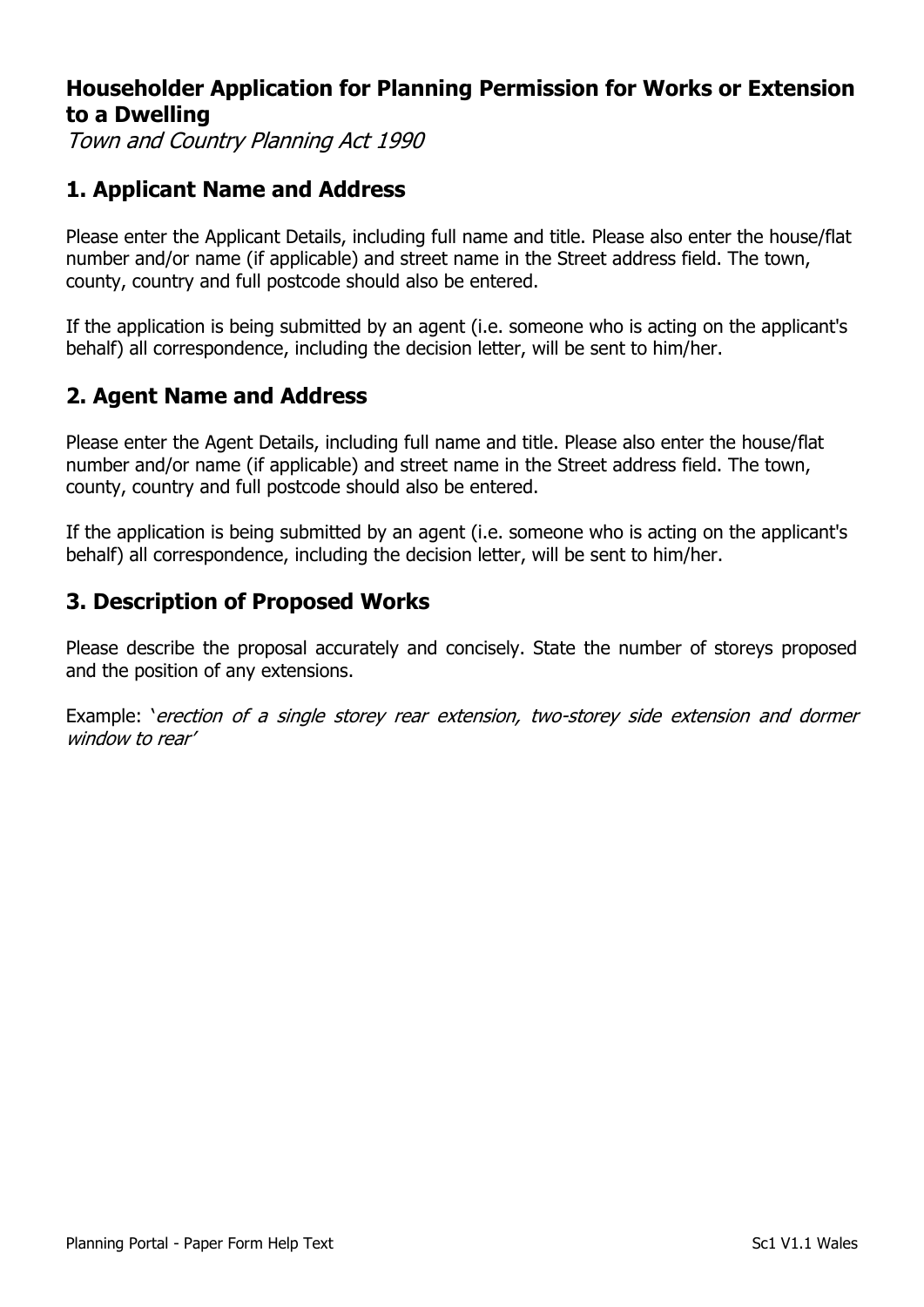# **4. Site Address Details**

Please enter the full postal address of the site. Enter the house/flat number and / or name (if appropriate) and street name in the Street address field. The town, county and full postcode should also be entered. If the application relates to open ground describe its location as clearly as possible (e.g. 'Land to rear of 12 to 18 High Street' or provide a grid reference).

When you submit a location plan, it is recommended that this is at a scale of 1:1250 or 1:2500, showing at least two named roads and surrounding buildings. The properties shown should be numbered or named to ensure that the exact location of the application site is clear.

The application site must be edged clearly with a red line on the location plan. It should include all land necessary to carry out the proposed development (eg land required for access to the site from a public highway, visibility splays (access around a road junction or access, which should be free from obstruction), landscaping, car parking and open areas around buildings).

A blue line must be drawn on the plan around any other land owned by the applicant, close to or adjoining the application site.

All plans must be to a metric scale and any figured dimensions given in metres and a scale bar should be included. Each plan should show the direction of North.

## **5. Pedestrian and Vehicle Access, Roads and Rights of Way**

You must indicate on your form whether you propose any new or altered vehicular or pedestrian access to or from the public highway, and show the location of these on your plans. Any public footpath that crosses or adjoins the site or is affected must be shown clearly on the plans, including any proposals that may require a closure or diversion. Legal procedures for diversion or closures must be completed prior to works commencing on site.

If you are proposing to undertake any works that will affect the pavement or roadway then it is advisable to seek advice from the local highways authority.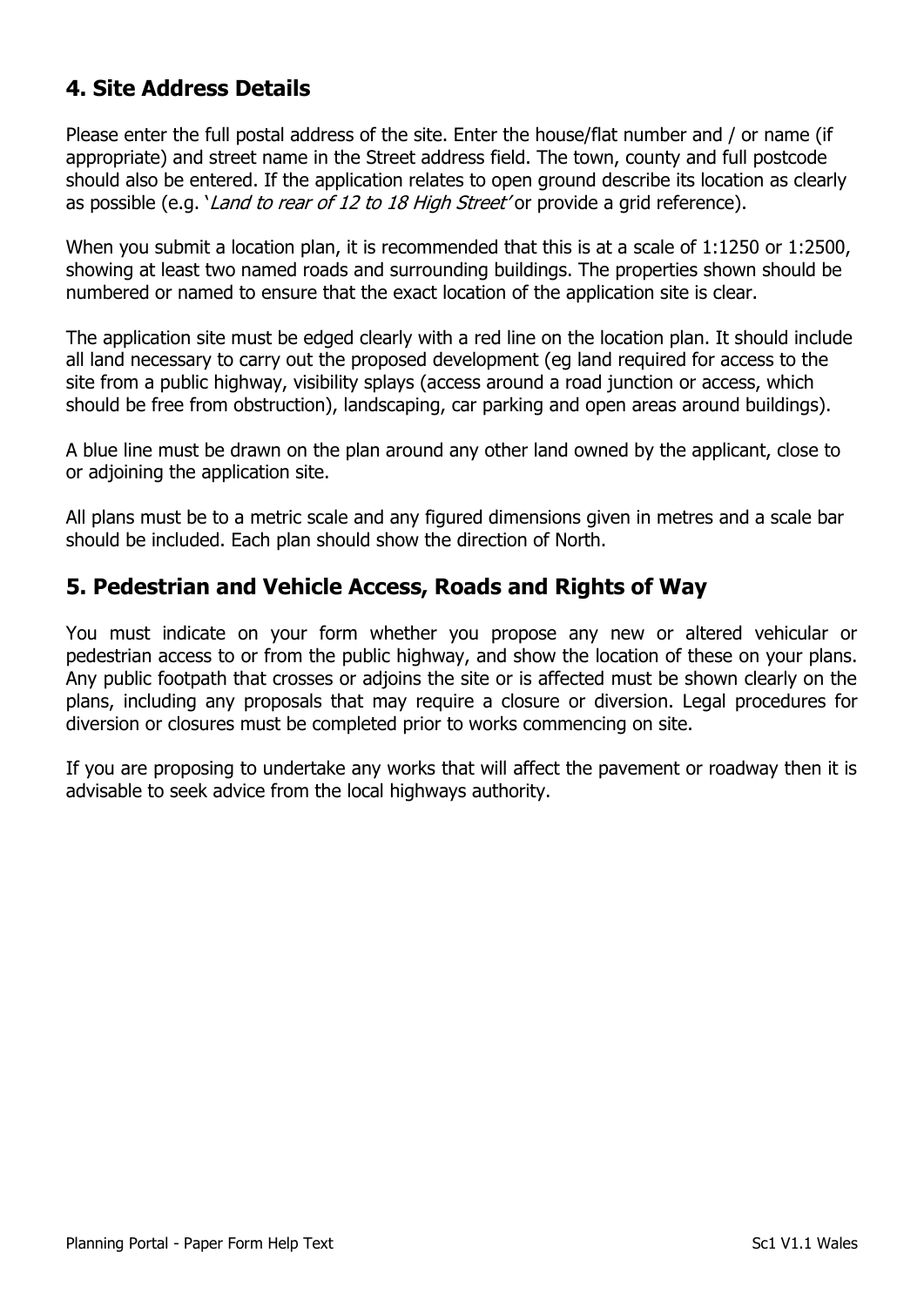# **6. Pre-application Advice**

The local authority may be able to offer (possibly for a fee) pre-application discussions before a formal application is submitted in order to guide applicants through the process. This can minimise delays later in processing the application.

Pre-application discussions can also help you and the planning authority identify areas of concern about your proposed development so that you can give consideration to amending your proposal before the application is submitted. The advice and guidance given to you at the preapplication stage is given in good faith. However, it does not guarantee or supply a definitive undertaking as to whether your proposal is likely to be acceptable.

If you have received pre-application advice from the planning service please indicate the reference/date of any correspondence or discussion and the name of the officer. If you do not know these details then please state 'Unknown'.

This will assist the Council in dealing with your application as quickly as possible.

## **7. Biodiversity and Geological Conservation**

Where a development proposal is likely to significantly affect features of biodiversity or geological conservation interest, it will be necessary to submit with the application sufficient information on what those effects are, in order for the local authority to determine it. The local planning authority may have produced a list of which features in their area will require such additional information. In some cases this additional information may be required based on a survey of affected species, habitats or geological features and an assessment of impacts. What is required will depend on the significance of the features and the scale and significance of the likely impacts, and what information the local authority already has. It will be advisable to discuss with the local planning authority what is required, and who may be competent to carry out any survey and assessment work required, prior to compiling the information and submitting the application.

It may be possible to obtain some of the necessary information via a search of ecological or geological data held by a local environmental records centre.

…continued on next page…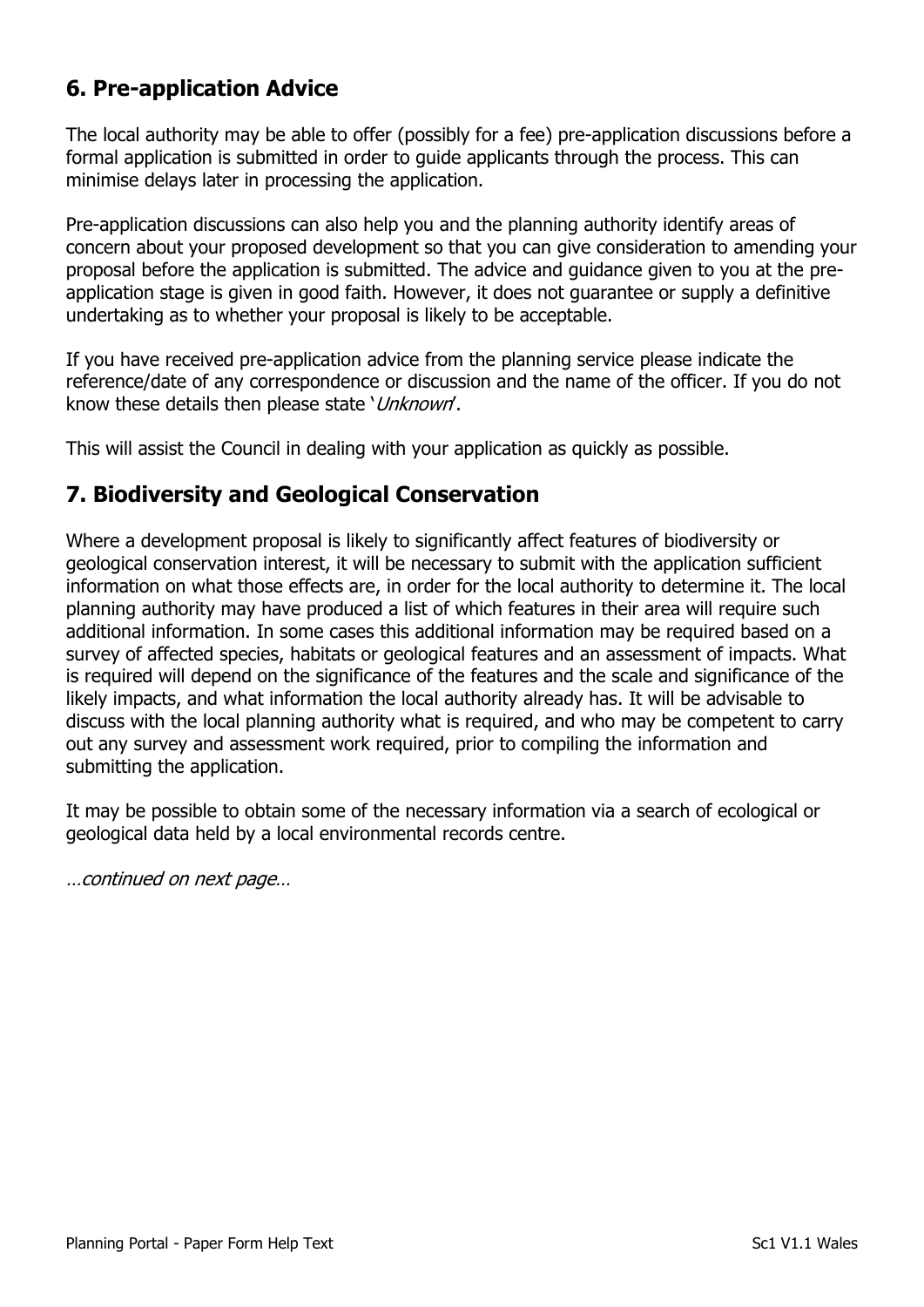It is possible that survey information can be collected only at certain times of the year and the applicant will need to take this into account in preparing an application and considering the timing for the development. Depending on the survey information which the local planning authority requires, the following factors may need to be considered:

- the numbers and range of habitats, species of flora and fauna and/or geological features found on and where appropriate, around the site;
- the potential development impacts likely to harm the biodiversity or geological conservation features identified by the survey (both direct and indirect effects both during construction and afterwards). Including how:
	- o alternatives designs or locations have been considered
	- o adverse effects will be avoided wherever possible
	- o unavoidable impacts will be mitigated or reduced
	- o impacts that cannot be avoided or mitigated will be compensated

Further information on the legislative and national planning policy context for biodiversity and geological conservation can be found in the following documents:

- [Planning Policy Wales](http://gov.wales/topics/planning/policy/ppw/?lang=en) Chapter 5 "Conserving and Improving Natural Heritage and the Coast"
- Technical Advice Note 5[: "Nature Conservation and Planning"](http://gov.wales/topics/planning/policy/tans/tan5/?lang=en)
- [Minerals Planning Policy Wales](http://gov.wales/topics/planning/policy/minerals/mineralsplanning/?lang=en)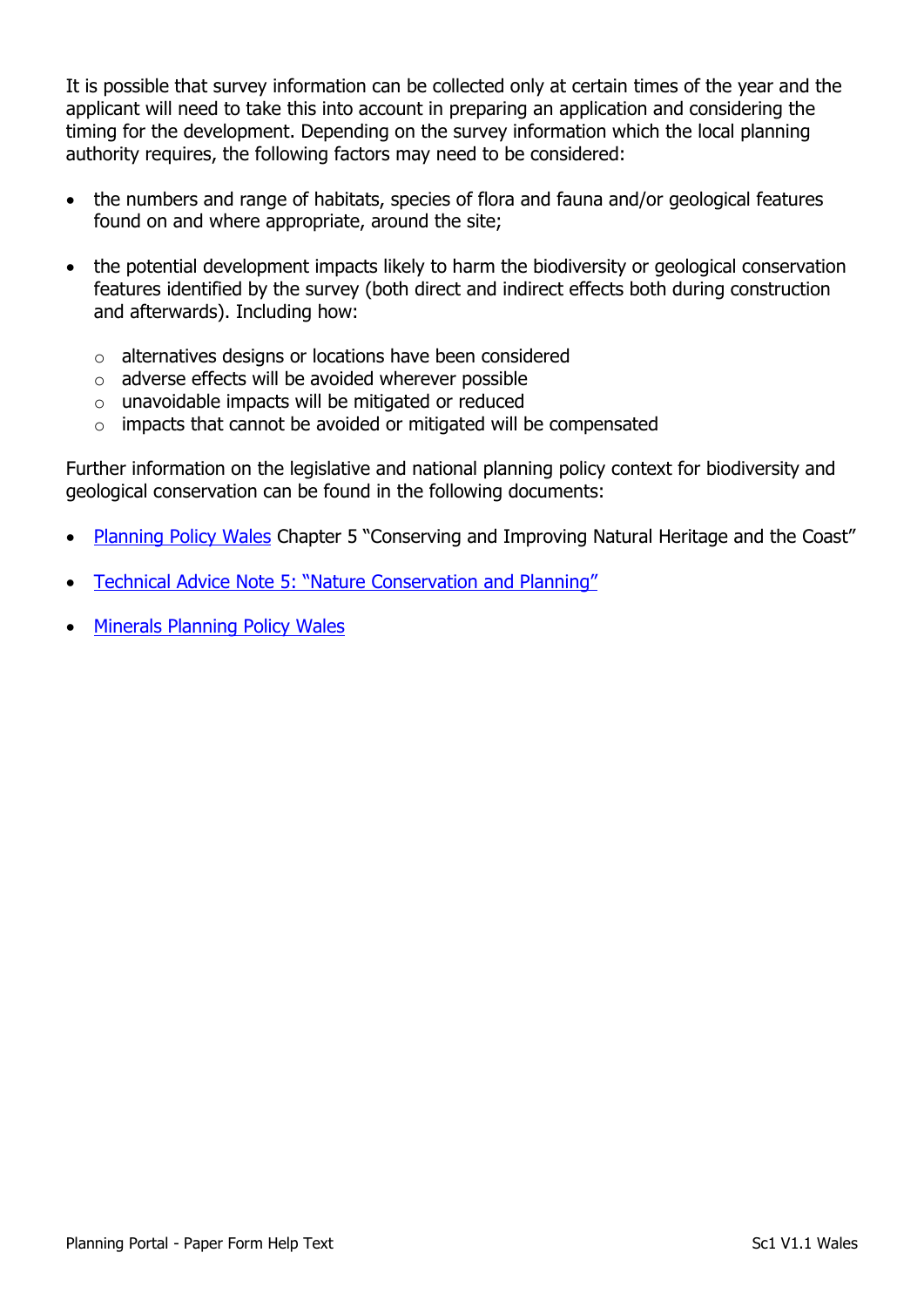# **8. Parking**

Please specify the total number of existing parking spaces and the total number of proposed parking spaces (including spaces retained) by vehicle type. Please include garage spaces.

If no parking spaces are to be provided you should show on your plans or describe in a supporting statement where vehicles are to be parked.

The diagram below shows the minimum size of car parking spaces. However, further advice and guidance should be sought from your planning authority.



Minimum size Minimum sizes for disabled parking spaces

## **9. Authority Employee / Member**

You must declare whether the applicant or agent is a member of the council's staff, an elected member of the Council or related to a member of staff or elected member of the Council.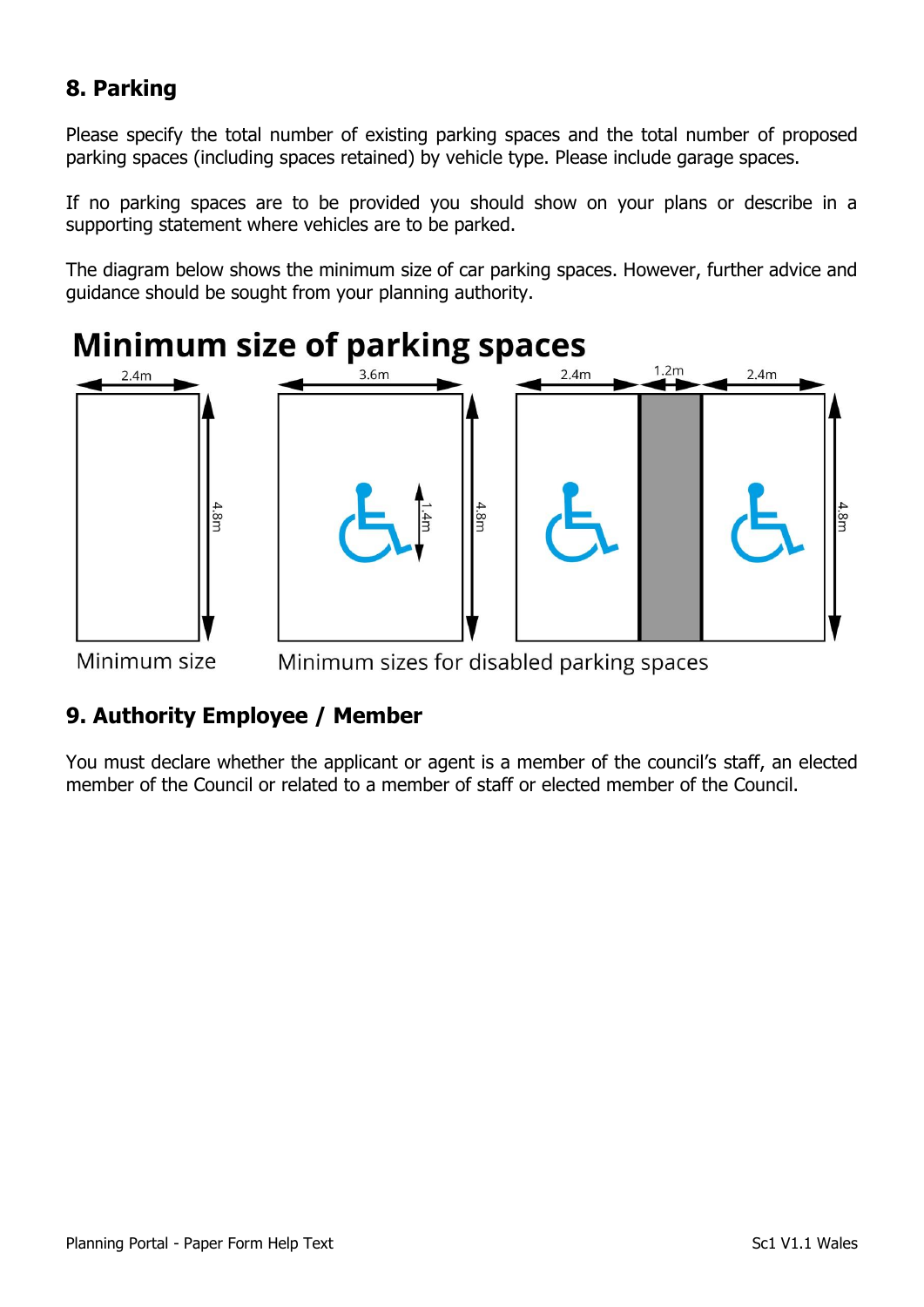# **10. Trees and Hedges**

Please mark on a scaled plan the position of all trees and hedges on your own property and those on adjoining land which are within falling distance of the boundary (i.e. the distance from the boundary to the trees and hedges is less than (or equal to) their height).

This information will help us consider how your proposal might affect these trees and hedges. If you know what species the trees are, please name them. Number the ones that you will need to remove or prune in order to carry out your proposal.

**Please note:** this is an application for planning permission. It is not an application or notification to remove or prune protected trees (i.e. trees which are included in a tree preservation order or located in a conservation area).

If you are granted full planning permission, you will not need to obtain separate consent for tree works which are required to implement the planning permission. However, works to protected trees which are not required to implement the planning permission must be the subject of a separate application or notification using the tree works form.

# **11. Ownership Certificates**

An ownership certificate must be completed stating the current ownership of the land to which the application relates under the Town and Country Planning (Development Management Procedure) (Wales) Order 2012.

It is an offence, knowingly or recklessly, to complete a false or misleading certificate.

#### • **Certificate A - Sole Ownership**

Certificate A should only be completed if the applicant is the sole owner of the land to which the application relates (i.e. the applicant is the freeholder and there are no leaseholders with seven years or more remaining on their leases).

If the application involves a leasehold flat then certificate A does not apply as the applicant is not the sole owner. Therefore, in this circumstance, the applicant should complete certificate B,C or D (see details below).

#### • **Certificate B - Shared Ownership (All other owners known)**

Certificate B should be completed if the applicant is not the sole owner but knows the names and addresses of all the other owners (e.g. this certificate will need to be served if the proposals encroach onto adjoining land).

The Notice to Owners [\(Notice 1\)](https://ecab.planningportal.co.uk/uploads/1app/notices/notice1_wales.pdf) must also be completed and sent to all known owners.

A copy of the notice must also be sent with the application to the local authority.

#### • **Certificate C - Shared Ownership (Some other owners known)**

Planning Portal - Paper Form Help Text Sc1 V1.1 Wales Certificate C should be completed if the applicant does not own all of the land to which the application relates and does not know the name and address of all of the owners.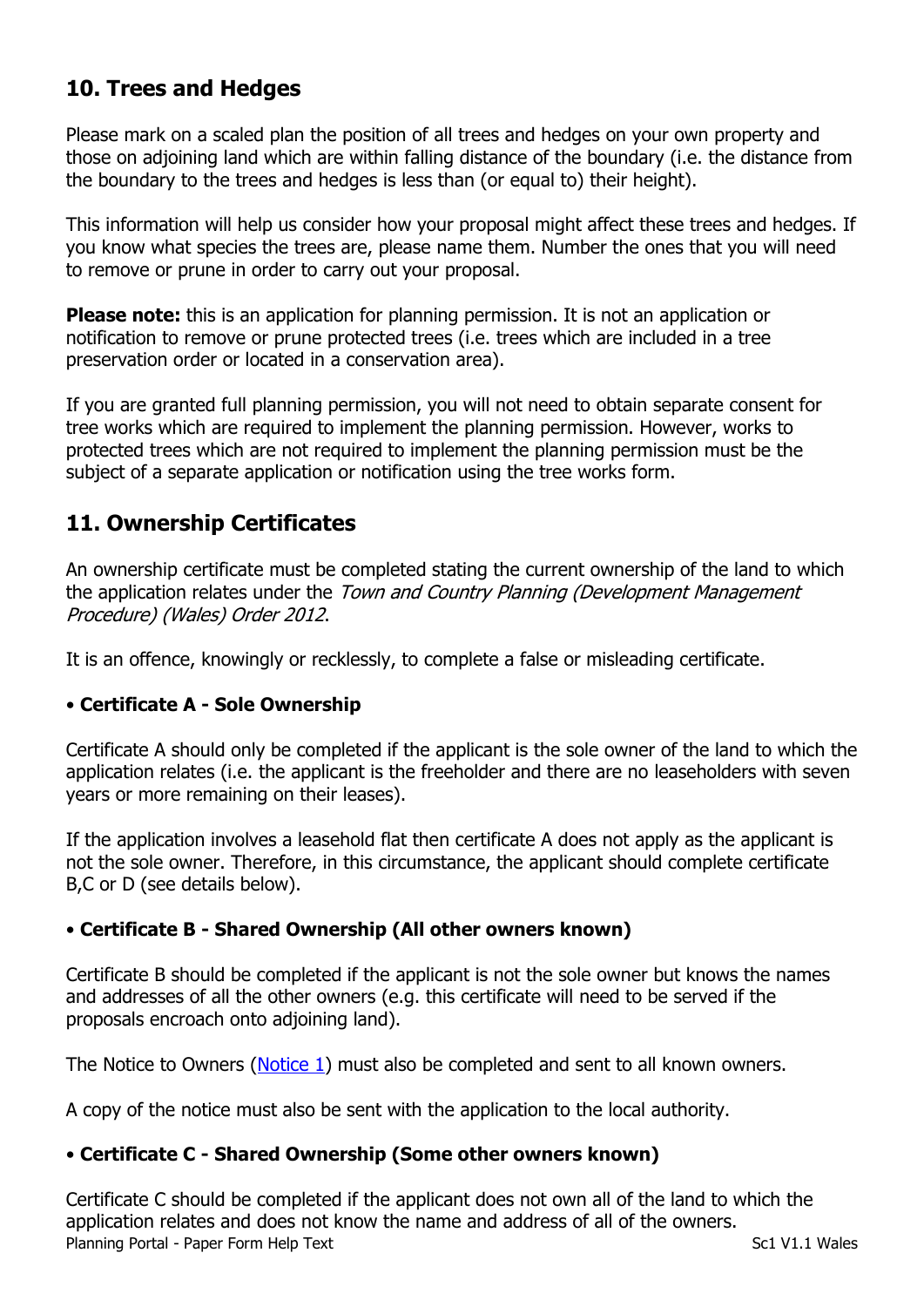The Notice to Owners [\(Notice 1\)](https://ecab.planningportal.co.uk/uploads/1app/notices/notice1_wales.pdf) must be completed and sent to all known owners.

Where the owner is unknown the Notice to Unknown Owners [\(Notice 2\)](https://ecab.planningportal.co.uk/uploads/1app/notices/notice2_wales.pdf) needs to be published in a local newspaper.

A copy of the notice must also be sent with the application to the local authority.

…continued on next page…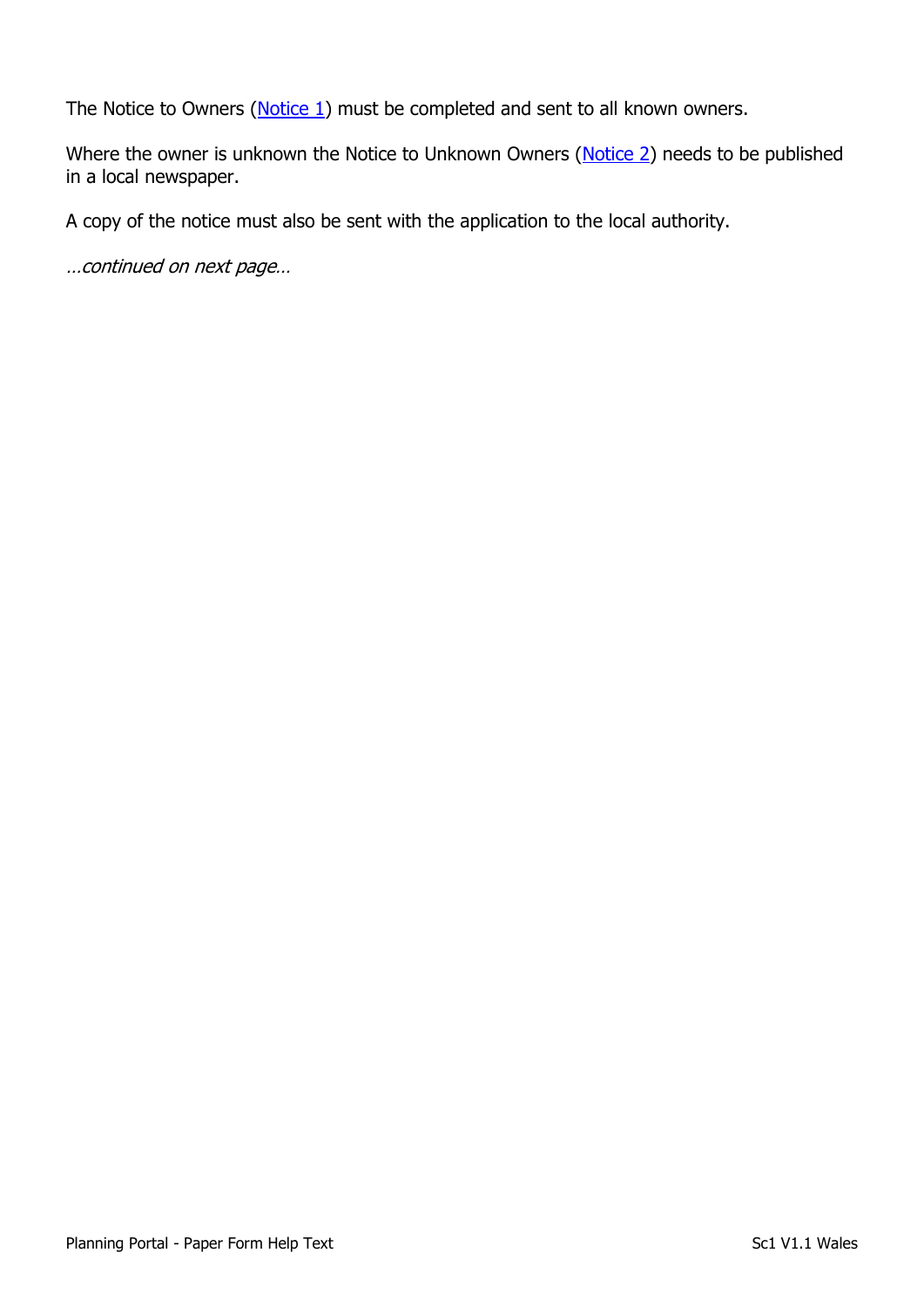#### • **Certificate D - Shared Ownership (All other owners unknown)**

Certificate D should be completed if the applicant does not own all of the land to which the application relates and does not know the names and addresses of any of the owners.

The Notice to Unknown Owners [\(Notice 2\)](https://ecab.planningportal.co.uk/uploads/1app/notices/notice2_wales.pdf) needs to be published in a local newspaper.

A copy of the notice must also be sent with the application to the local authority.

# **12. Agricultural Holdings**

All householder applications must include the appropriate agricultural holdings certificate to be considered by the local authority.

It is an offence, knowingly or recklessly, to complete a false or misleading certificate.

If the land to which the application relates forms an agricultural holding or part of an agricultural holding as defined by the Agricultural Holdings Act 1986 and comprises land subject to an Agricultural Tenancy all agricultural tenants must be notified prior to the submission of an application.

You must either:

- confirm that none of the land to which the application relates is, or is part of, an agricultural holding, or
- give notice to all tenants on the agricultural holding using the Notice to Agricultural Tenants [\(Notice 1\)](https://ecab.planningportal.co.uk/uploads/1app/notices/notice1_wales.pdf). A copy of the notice must also be sent with the application to the local authority.

## **13. Planning Application Requirements & Local Level Requirements**

There are two levels of requirements, national and local:

• **National -** Use the checklist to ensure that the forms have been correctly completed and that all relevant information is submitted.

• **Local -** The local planning authority will have produced a document (usually available from their website) which details any specific information that is required to accompany the application in addition to the national requirements.

Failure to complete the form correctly or to supply sufficiently detailed drawings or other relevant supporting information may result in your application being returned as invalid.